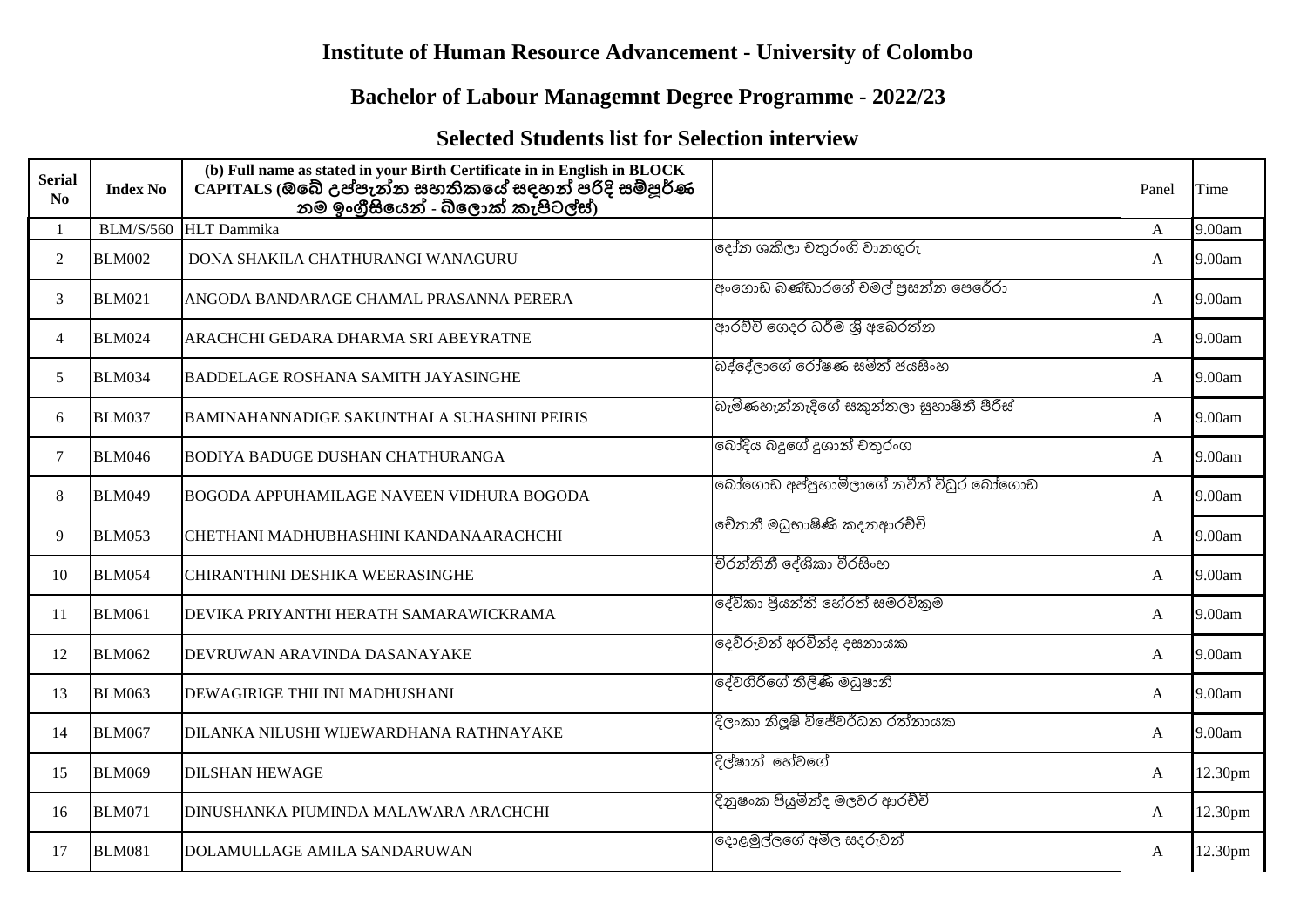| 18 | <b>BLM089</b> | DULWALA GEDARA KALANI GAYATHRI RAJAPAKSHA             | දුල්වල ගෙදර කළණි ගයාති රාජපක්ෂ                        | A | 12.30pm |
|----|---------------|-------------------------------------------------------|-------------------------------------------------------|---|---------|
| 19 | <b>BLM092</b> | EDIRISINGHE MUDIYANSELAGE SURESH SANJEEWA EDIRISINGHE | Edirisinghe Mudiyanselage Suresh Sanjeewa Edirisinghe | A | 12.30pm |
| 20 | <b>BLM100</b> | ENDURAPOTHA WIDANALAGE DANUSHKA WIJAYANGA             | එදුරපොත විදානලාගේ ධනුෂ්ක විජයංග                       | A | 12.30pm |
| 21 | <b>BLM102</b> | FATHIMA ASHIKA RAJUDEEN                               | ෆාතිමා අෂිකා රජුඩින්                                  | A | 12.30pm |
| 22 | <b>BLM126</b> | HAPUARACHCHIGE DONA YASMI LASANTHIKA GUNAWARDANA      | හපූආරච්චිගේ දෝන යස්මි ලසන්තිකා                        | A | 12.30pm |
| 23 | <b>BLM127</b> | HAPUGODA ARACHCHI KANKANAMAGE OSHIKA ISHANI           | හපුගොඩ ආරච්චි කංකානමගේ ඔෂිකා ඉෂානි                    | A | 12.30pm |
| 24 | <b>BLM130</b> | HATHURUSINGHA ARACHCHIGE SHALIKA HARSHANI             | හතුරුසිංහ ආරච්චිගේ ශාලිකා හර්ෂනී                      | A | 12.30pm |
| 25 | <b>BLM132</b> | HELE GEDARA DILAN WARUNA SUMEERA                      | හෙලේ ගෙදර ඩිලාන් වරුණ සුමීර                           | A | 12.30pm |
| 26 | <b>BLM139</b> | HERATH MUDIYANSELAGE NADEESHANI KAUSHALYA WIJEBANDARA | හේරත්මුදියන්සේලාගේ නදී්ෂානි කෞශලාා විජේඛණිඩාර         | A | 12.30pm |
| 27 | <b>BLM145</b> | HERATH RALALAGE JAYASANKA MADUSHAN HERATH             | හේරත් රාළලාගේ ජයසංක මධුෂාන් හේරත්                     | A | 12.30pm |
| 28 | <b>BLM150</b> | HETTIARACHCHIGE PUNSIRI UPENDRA SAMPATH               | හෙට්ටිආරච්චිගේ පුන්සිරි උපේන්දු සම්පත්                | A | 12.30pm |
| 29 | <b>BLM155</b> | HEWA HETTIGE THISARA RUWAN WEERARATHNA                | හේවා හෙට්ටිගේ තිසර රුවන් වීරරත්න                      | B | 9.00am  |
| 30 | <b>BLM169</b> | ILLIPPULLE ACHCHILLAGE THUSHARA SAMPATH PUSHPAKUMARA  | ඉලිප්පුලි අච්චිල්ලාගේ තුෂාර සම්පත් පුෂ්පකුමාර         | B | 9.00am  |
| 31 | <b>BLM171</b> | IMIYAGE DON NIRODHA SAMPATH PREMASIRI                 | ඉමියාගේ දොන් නිරෝධ සම්පත් පේුමසිරි                    | B | 9.00am  |
| 32 | <b>BLM184</b> | JAYASEKARA LIYANAGE MIYURU PRAMODA JAYASEKARA         | ජයසේකර ලියනගේ මියුරු පුමෝද ජයසේකර                     | B | 9.00am  |
| 33 | <b>BLM200</b> | KALANI MADUSHANI HAPUTHANTHRI                         | කළණී මදූෂානී හපුතන්තී                                 | B | 9.00am  |
| 34 | <b>BLM208</b> | KANDA DURAGE SHASHIKA MADUSHAN                        | කන්ද දුරගේ ශෂික මධුෂාන්                               | B | 9.00am  |
| 35 | <b>BLM210</b> | KANDYALAGE DINESHA PRASANGI JAYARATHNE                | කන්දයලාගේ දිනේෂා පුසංගි ජයරත්න                        | B | 9.00am  |
| 36 | <b>BLM212</b> | KANKANAMALAGE CHAMARA SAMPATH BANDARA                 | කංකානමලාගේ චාමර සම්පත් ඛණ්ඩාර                         | B | 9.00am  |
| 37 | <b>BLM219</b> | KARAVITA WIDANALAGE YEHANI HASARANGIKA                | කරවිට විදානලාගේ යෙහානි හසරංගිකා                       | B | 9.00am  |
| 38 | <b>BLM221</b> | KARIYAWASAM PUWAKPITIYAGE KASUN CHATHURANGA           | කාරියවසම් පුවක්පිටියගේ කසුන් චතුරංග                   | B | 9.00am  |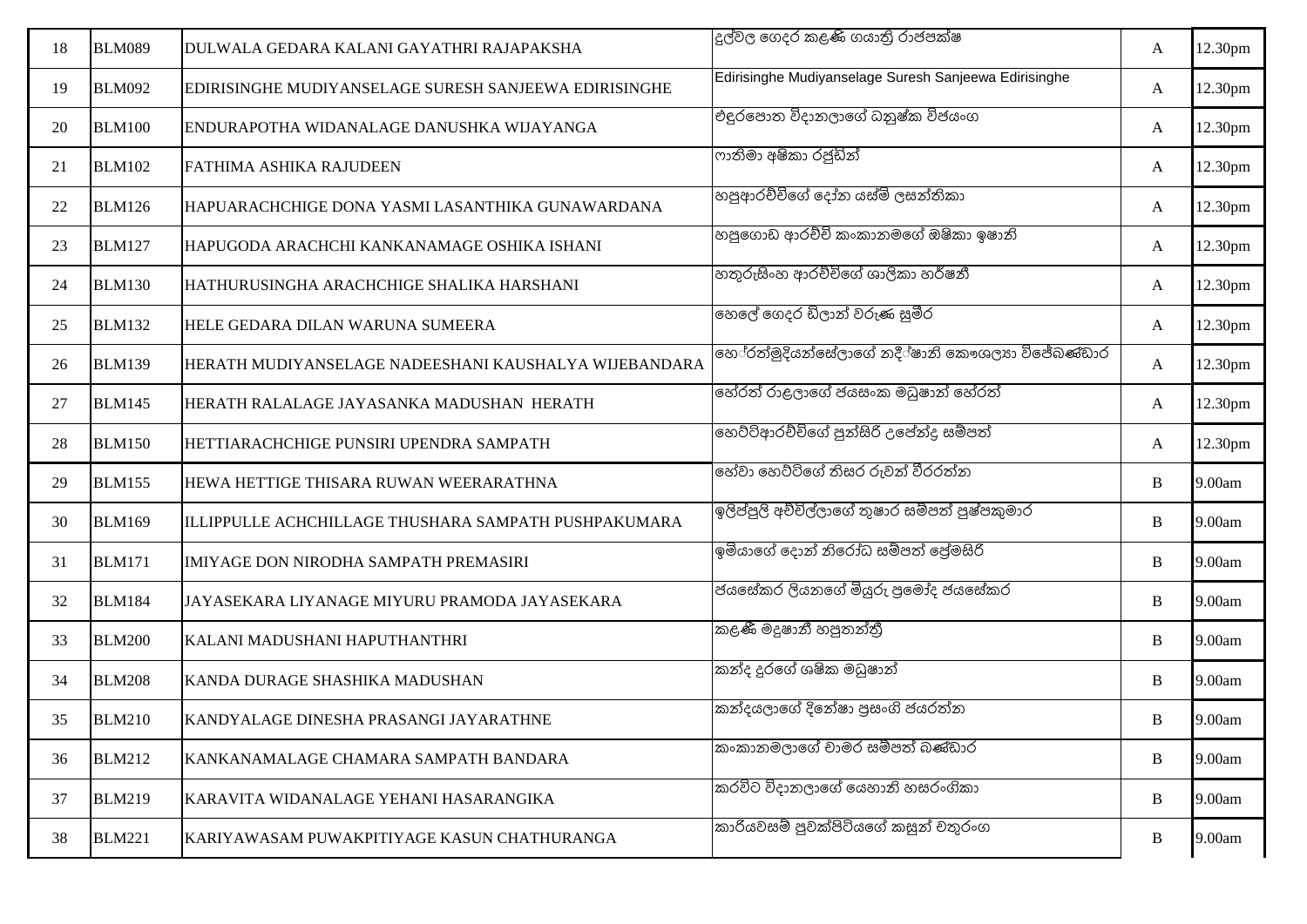| 39 | <b>BLM225</b> | KASTHURI ARACHCHIGE SHASHIKA SRIPALI                                                       | කස්තුරි ආරච්චිගේ ශශිකා ශීපාලි                                             | B           | 9.00am  |
|----|---------------|--------------------------------------------------------------------------------------------|---------------------------------------------------------------------------|-------------|---------|
| 40 | <b>BLM236</b> | KODITHUWAKKU ARACHCHILAGE ASANKA ISURU SAMPATH                                             | කොඩිතුවක්කු ආරච්චිලාගේ අසංක ඉසුරු සම්පත්                                  | B           | 9.00am  |
| 41 | <b>BLM242</b> | KOSKOLA WATHTHAGE HARSHA LAKMAL KUMARA                                                     | කොස්කොල වත්තගේ හර්ෂ ලක්මාල් කුමාර                                         | $\bf{B}$    | 9.00am  |
| 42 | <b>BLM250</b> | <b>KUMARAGE IRAN UDITHA</b>                                                                | කුමාරගේ ඉරාන් උදිත                                                        | $\bf{B}$    | 9.00am  |
| 43 | <b>BLM264</b> | LIYANAARACHCHIGE DONA CHETHANA DILHARI                                                     | ලියනආරච්චිගේ දෝන චේතනා දිල්හාරි                                           | $\bf{B}$    | 12.30pm |
| 44 | <b>BLM265</b> | LIYANAGE DONA RANGANEE PRADEEPIKA                                                          | ලියනගේ දෝන රංගනී පුදීපිකා                                                 | $\bf{B}$    | 12.30pm |
| 45 | <b>BLM280</b> | MAKUNDAGAMAGE SACHINDRA PRABHASHINI                                                        | මකුත්දාගමගේ සචිත්දුා පුභාෂිතී                                             | $\bf{B}$    | 12.30pm |
| 46 | <b>BLM301</b> | MIGELANTHONI APPUHAMILAGE CHAMIRA RUKSHAN ALWIS                                            | මිගෙල්අන්තෝනි අප්පුහාමිලාගේ චමිර රුක්ෂාන් අල්විස්                         | $\bf{B}$    | 12.30pm |
| 47 | <b>BLM302</b> | MILLAGAHA GEDARA DULESHA PRAMILASHANI RANASINGHA                                           | මිල්ලගහ ගෙදර දුලේෂා පුමිලාශනී රණසිංහ                                      | $\bf{B}$    | 12.30pm |
| 48 | <b>BLM304</b> | MINIMUTHU PATHIRANNAHALAGE MADHUSHIKA SEWWANDI<br>SAMARANAYAKA                             | මිණිමුතු පතිරන්නැහැලාගේ මධුෂිකා සෙව්වන්දි සමරණායක                         | $\bf{B}$    | 12.30pm |
| 49 | <b>BLM309</b> | MOLAGODA JAYAWARDHANA PANDITHA MUDIYANSE RALAHAMILE<br>MAHESH LAKMAL JAYAWARDHANA MOLAGODA | මොලගොඩ ජයවර්ධන පණ්ඩිත මුදියන්සේ රාලහාමිලැ<br>මහේෂ් ලක්මාල් ජයවර්ධන මොලගොඩ | $\bf{B}$    | 12.30pm |
| 50 | <b>BLM311</b> | MUDITH NISHANTHA DISSANAYAKE                                                               | මුදිත් නිෂාන්ත දිසානායක                                                   | $\bf{B}$    | 12.30pm |
| 51 | <b>BLM317</b> | MUTHUKUTTIGE MADHUSHA DESHANI                                                              | මුතුකුට්ටිගේ මධූෂා දේශානි                                                 | $\bf{B}$    | 12.30pm |
| 52 | <b>BLM319</b> | Nadeeka Priyadarshani Hagoda Arachchi                                                      | නදීකා පියදර්ශනී හෑගොඩ ආරච්චි                                              | $\bf{B}$    | 12.30pm |
| 53 | <b>BLM332</b> | NIKALANSOORIYA MUDIYANSELAGE KANCHANA VIJAYANTHI                                           | නිකලන්සූරිය මුදියන්සේලාගේ කාංචනා විජයන්ති                                 | $\bf{B}$    | 12.30pm |
| 54 | <b>BLM337</b> | NUWAN DHARSHANA THALAGA ARACHCHIGE                                                         | නුවන් දර්ශන තලගල ආරච්චිගේ                                                 | $\bf{B}$    | 12.30pm |
| 55 | <b>BLM346</b> | PALLEWELA MUDIYANSELAGE ADHEESHA DEWANMINA<br><b>DAYARATHNE</b>                            | පල්ලෙවෙළ මුදියාන්සේලාගේ අධීෂ දෙවන්මිණ දයාරත්න                             | $\bf{B}$    | 12.30pm |
| 56 | <b>BLM372</b> | Rajapaksha paniwidakarayalage shamika nilakshana rajapaksha                                | රාජපක්ෂ පනිවිඩකාරයලාගේ ශාමික නිලක්ෂන රාජපක්ෂ                              | B           | 12.30pm |
| 57 | <b>BLM376</b> | RANASINGHE ARACHCHIGE IRESHA SHYAMALI                                                      | රණසිංහ ආරච්චිගේ ඉරේෂා ශාාමලී                                              | ${\bf C}$   | 9.00am  |
| 58 | <b>BLM379</b> | RANASINGHE ARACHCHILLAGE CHATHURIKA DILHANI<br><b>CHANDRADASA</b>                          | රණසිංහ ආරච්චිල්ලාගේ චතුරිකා දිල්හානි චන්දුදාස                             | $\mathbf C$ | 9.00am  |
| 59 | <b>BLM383</b> | Ranawaka Arachchige Don Piyumal Ishara                                                     | රණවක අරච්චිගේ දොන් පියුමල් ඉෂාර                                           | $\mathbf C$ | 9.00am  |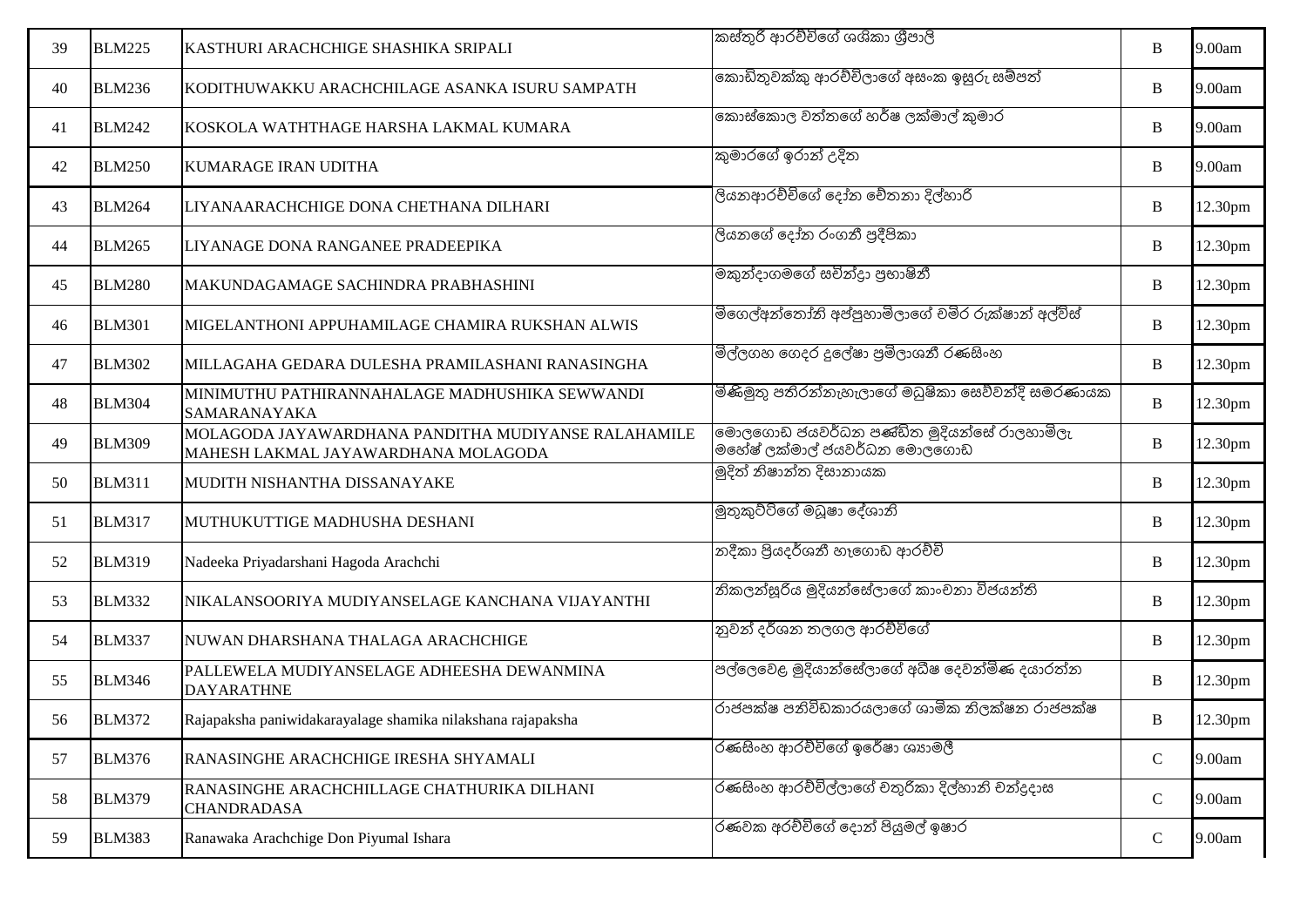| 60 | <b>BLM406</b> | <b>SACHITHA THANURA MANATHUNGA</b>                              | සචිත තනුර මනතුංග                                 | $\mathbf C$ | 9.00am  |
|----|---------------|-----------------------------------------------------------------|--------------------------------------------------|-------------|---------|
| 61 | <b>BLM414</b> | SASIKA VIMARSHANI PUJITHA GUNAWARDANA                           | සාසිකා විමර්ශනී පූජිත ගුණවර්ධන                   | $\mathbf C$ | 9.00am  |
| 62 | <b>BLM421</b> | SENADEERAGE DON NIMANTHA MADUSHAN                               | සේනාධීරගේ දොන් නිමන්ත මඛුෂාන්                    | $\mathbf C$ | 9.00am  |
| 63 | <b>BLM422</b> | SENADEERAGE NAMAL PRIYADARSHANA                                 | සේනාධීරගේ නාමල් පිුයදර්ශන                        | $\mathbf C$ | 9.00am  |
| 64 | <b>BLM427</b> | SHASHIKA SAMPATH KUMARA WASALAGE                                | ශෂික සම්පත් කුමාර වාසලගේ                         | $\mathbf C$ | 9.00am  |
| 65 | <b>BLM433</b> | SUBASINGHE ARACHCHIGE ERANDA SHANAKA SUBASINGHE                 | සුඛසිංහ ආරච්චිගේ එරන්ද ශානක සුඛසිංහ              | $\mathbf C$ | 9.00am  |
| 66 | <b>BLM435</b> | SUDESH WICKRAMASINGHE ELLAWALA                                  | සුදේශ් විකුමසිංහ එල්ලාවල                         | $\mathbf C$ | 9.00am  |
| 67 | <b>BLM439</b> | SUMUDU THARINDRA KOTHALAWALAGE                                  | සුමුදු තරින්දුා කොතලාවලගේ                        | $\mathbf C$ | 9.00am  |
| 68 | <b>BLM454</b> | THIPPALA GAMAGE NADEEKA SHYAMALI                                | තිප්පල ගමගේ නදීකා ශාාමලී                         | $\mathbf C$ | 9.00am  |
| 69 | <b>BLM466</b> | UNDIYA RALALAGE HESHANI MADUNAMALI SENAVIRATHNA                 | උණ්ඩිය රාළලාගේ හෙෂානි මධුනාමලී සෙනවිරත්න         | $\mathbf C$ | 9.00am  |
| 70 | <b>BLM468</b> | VITHANA PATHIRANNEHELAGE THILANKA LAKSHMEE MENIKE               | විතාත පතිරන්නැහැලාගේ තිලංකා ලක්ෂ්මී මැණිකේ       | $\mathbf C$ | 9.00am  |
| 71 | <b>BLM480</b> | WATHSALA PRABODHANI WICKRAMASOORIYA                             | වත්සලා පුබෝධනී විකුමසූරිය                        | $\mathbf C$ | 9.00am  |
| 72 | <b>BLM484</b> | WEERASINGHE PATHIRANNAHALAGE DONA HIRUNI THAPODA<br>WEERASINGHE | වීරසිංහ පතිරැන්නැහැලාගේ දෝන හිරුණි තපෝදා වීරසිංහ | $\mathbf C$ | 12.30pm |
| 73 | <b>BLM486</b> | WEERATHERAPPERUMA APPUHAMILAGE SHANIL OSHADA SILVA              | වීරතේරප්පෙරුම අප්පුහාමිලාගේ ශනිල් ඕෂද සිල්වා     | $\mathbf C$ | 12.30pm |
| 74 | <b>BLM488</b> | WELISARAGE ANURA PUSHPA KUMARA                                  | වැලිසරගේ අනුර පුෂ්ප කුමාර                        | $\mathbf C$ | 12.30pm |
| 75 | <b>BLM499</b> | WICKRAMASINGHA ARACHCHIGE CHAMEERA ISANTHA                      | විකුමසිංහ ආරච්චිගේ චමීර ඉසන්ත                    | $\mathbf C$ | 12.30pm |
| 76 | <b>BLM505</b> | WIJENDRA NAIDELAGE KANEESHA KESHANI                             | විජේන්දු නයිදෙලාගේ කනීෂා කේෂානි                  | $\mathbf C$ | 12.30pm |
| 77 | <b>BLM507</b> | WIJETHUNGA MUDIYANSELAGE SAMEERA SANDARUWAN                     | විජේතුංග මුදියන්සේලාගේ සමීර සඳරුවන්              | $\mathbf C$ | 12.30pm |
| 78 | <b>BLM526</b> | LANKAHALUGE SAPNA NILANGANI FERNANDO                            | ලංකාහළුගේ සප්නා නිලංගනී පුනාන්දු                 | $\mathbf C$ | 12.30pm |
| 79 | <b>BLM527</b> | THENNAKOON MUDIYANSELAGE HANSANI LAKMALI                        | තෙන්නකෝන් මුදියන්සේලාගේ හංසනී ලක්මාලි            | ${\bf C}$   | 12.30pm |
| 80 | <b>BLM535</b> | UDAWELA GAMARALALAGE PIYUMI MADURANGANI                         | උඩවෙල ගමරාළලාගේ පියුමි මධුරංගනී                  | $\mathbf C$ | 12.30pm |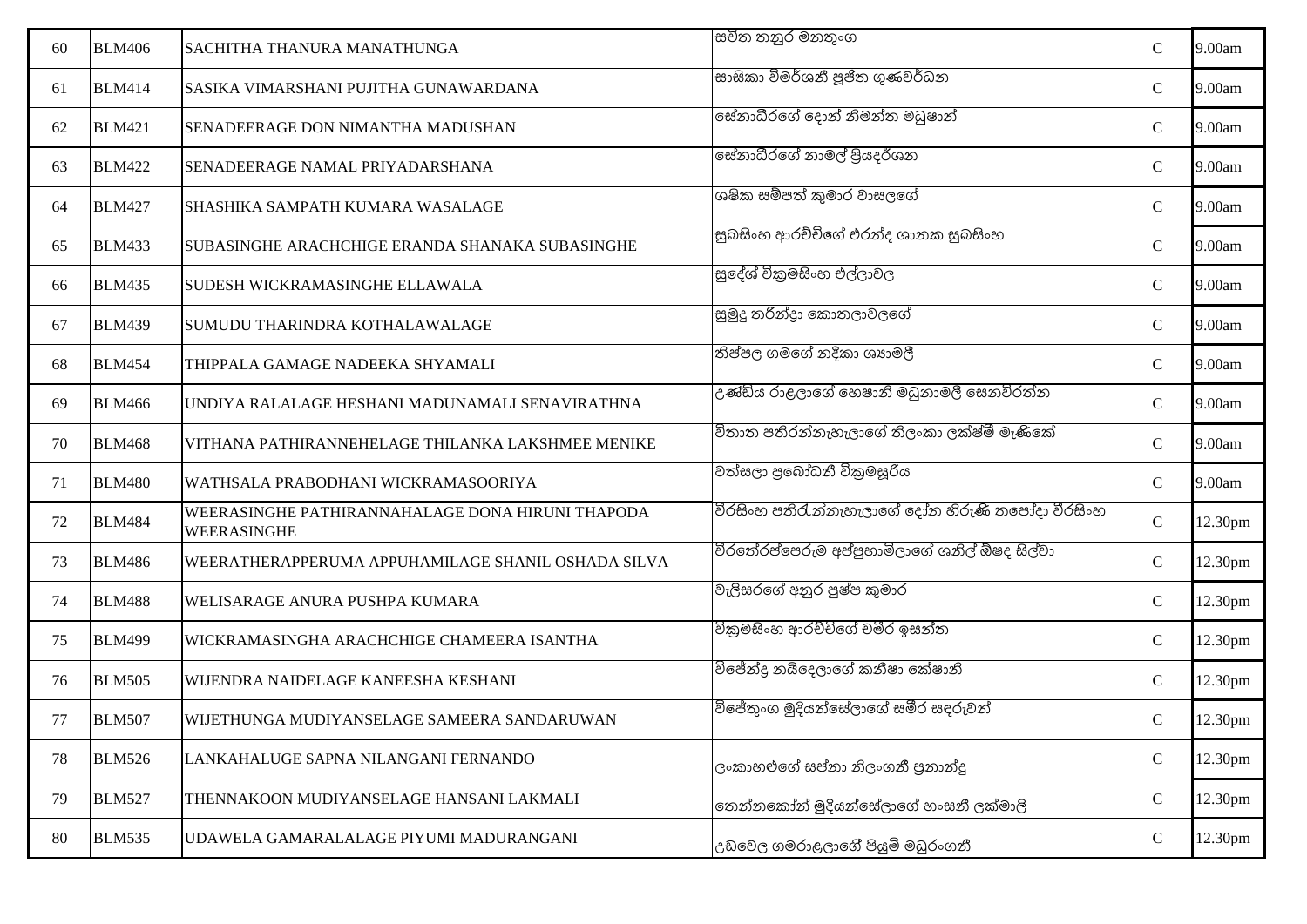| 81  | <b>BLM537</b> | AMBAWALAGE CHANCHALA DILRUKSHI DE SILVA                                 | අඹවලගේ චංචලා දිල්රුක්ෂි ද සිල්වා                   | $\mathbf C$ | 12.30pm |
|-----|---------------|-------------------------------------------------------------------------|----------------------------------------------------|-------------|---------|
| 82  | <b>BLM538</b> | HITIHAMU MUDIYANSELAGE SWARNAMALA DAMAYANTHI                            | හිටිහාමු මුදියන්සේලාගේ ස්වර්ණමාලා දමයන්ති          | $\mathbf C$ | 12.30pm |
| 83  | <b>BLM549</b> | ANUHAS MUDIYANSELAGE SHEHAN THARAKA DAMITH BANDARA                      | අනුහස් මුදියන්සේලාගේ ෂෙහාන් තාරක දමිත් බංඩාර       | $\mathbf C$ | 12.30pm |
| 84  | <b>BLM555</b> | HEWA WELLALAGE AMANI HANSIKA                                            | හේවා වෙල්ලාලගේ අමානි හංසිකා                        | $\mathbf C$ | 12.30pm |
| 85  | <b>BLM560</b> | WIJESUNDARA MUDIYANSELAGE CHAMPIKA KUMARI WIJESUNDARA                   | විජේසුන්දර මුදියන්සේලාගේ චම්පිකා කුමාරි විජේසුන්දර | ${\bf C}$   | 12.30pm |
| 86  | <b>BLM594</b> | BOGAHAWATHTHE LIYANA ARACHCHILAGE SALEENA MAIITHI<br><b>JAYATHILAKA</b> | බෝගහවත්තේ ලියන ආරච්චිලාගේ සලීනා මලිති ජයතිලක       | $\mathbf D$ | 9.00am  |
| 87  | <b>BLM595</b> | RANASINGHA ARACHCHIGE PIYUMI VINDYA JAYARATHNA                          | රණසිංහ ආරච්චිගේ පියුමි වින්දාා ජයරත්න              | D           | 9.00am  |
| 88  | <b>BLM597</b> | SUMUDU SANJIKA KANKANAMGE VITHARANA                                     | sumudu Sanjika Kankanamge Vitharana                | $\mathbf D$ | 9.00am  |
| 89  | <b>BLM602</b> | DISANAYAKA MUDIYANSELAGE SARATH DISANAYAKA                              | දිසානායක මුදුයන්සේලගේ සරත් දිසානායක                | $\mathbf D$ | 9.00am  |
| 90  | <b>BLM611</b> | BANDARANAYAKAGE ERANDA LAKSHITHA DHARMASENA                             | බණ්ඩාරණායකගේ එරන්ද ලක්ෂිත ධර්මසේන                  | D           | 9.00am  |
| 91  | <b>BLM618</b> | GADVINNA VITHANAGE THILINI THUSHARIKA                                   | ගඩ්වින්න විතානගේ තිළිණි තුෂාරිකා                   | $\mathbf D$ | 9.00am  |
| 92  | <b>BLM620</b> | GALLAGE DISHAN SALIYA DHARMADASA                                        | ගාල්ලගේ ඩිෂාන් සාලිය ධර්මදාස                       | $\mathbf D$ | 9.00am  |
| 93  | <b>BLM630</b> | ARACHCHIGE SHIRANI NADEEKA JAYARATHNE                                   | ආරච්චිලාගේ ශිරාණි නදීකා ජයරත්න                     | $\mathbf D$ | 9.00am  |
| 94  | <b>BLM633</b> | NADEESHA THARANGANI                                                     | නදීෂා තරංගනී                                       | D           | 9.00am  |
| 95  | <b>BLM637</b> | JAYANETHTHI KORALALAGE PRASANGA SANJEEWA                                | ජයනෙත්ති කෝරාලලාගේ පුසන්ග සන්ජීව                   | $\mathbf D$ | 9.00am  |
| 96  | <b>BLM001</b> | BALASOORIYA LEKAMLAGE SAMEERA CHAMINDI BALASOORIYA                      | බාලසූරිය ලේකම්ලාගේ සමීරා චමින්දි බාලසූරිය          | $\mathbf D$ | 9.00am  |
| 97  | <b>BLM032</b> | ATTANAYAKE MUDIYANSELAGE CRISHANTHI DILRUKSHIKA                         | අත්තනායක මුදියන්සේලාගේ කිුෂාන්ති දිල්රුක්ෂිකා      | $\mathbf D$ | 9.00am  |
| 98  | <b>BLM035</b> | BALAPUWADUGE DILINI NIRANDIKA MENDIS                                    | බලාපුවඩුගේ දිලිනි නිරන්දිකා මෙන්ඩිස්               | D           | 9.00am  |
| 99  | <b>BLM076</b> | DISSANAYAKA MUDIYANSELAGE MANJULA SANJEEWANI<br><b>DISSANAYAKA</b>      | දිසානායක මූදියන්සේලාගේ මංජුලා සංජීවනී දිසානායක     | $\mathbf D$ | 9.00am  |
| 100 | <b>BLM162</b> | HITIHAMILLAGE LAHIRU LAKMAL UDATHTHAWA                                  | හිටිහාමිල්ලාගේ ලහිරු ලක්මාල් උඩත්තව                | D           | 12.30pm |
| 101 | <b>BLM164</b> | IDAM GEDARA THARINDU DANANJAYA BANDARA ABEYRATHNA                       | ඉඩම් ගෙදර තරිදු දනංජය බන්ඩාර අබේරත්න               | D           | 12.30pm |